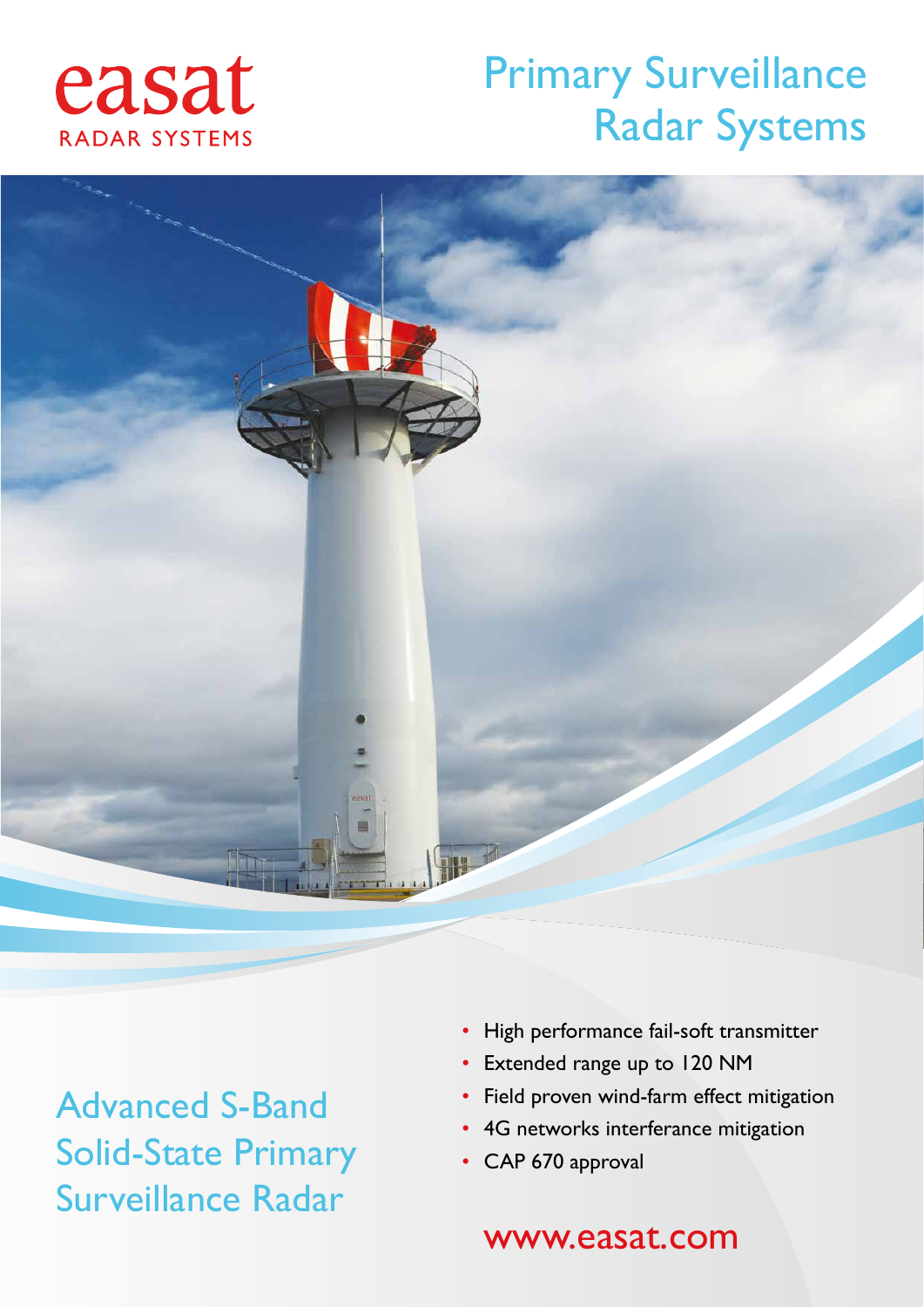## easat RADAR SYSTEMS

Easat was established in 1987 as a specialist independent company to design and build antennas and complete radar systems. Since then the Company, a subsidiary of Goodwin PLC, has established itself as market leader in the manufacture of bespoke highperformance commercial radar antennas.

Easat design and build antennas and complete radar sensor systems for a wide range of applications.

Easat high-gain radar antennas provide enhanced protection of high-value offshore production facilities in challenging security environments.

Easat's surveillance systems are in use globally for long-range detection of maritime vessels and for the identification of potential threats from pirates and militants.

The Primary Radar System is intended for ATC surveillance within airport terminal area, but the extended range feature allows use for en-route applications as well.

This radar is very low maintenance, featuring full solid-state technology, it's highly modular and reliable design with integrated comprehensive BITE system makes it very cost-effective to run and operate. The radar offers an improved system stability, effective clutter attenuation and elimination of false targets with maintained high probability of target detection up to a distance of 120 NM. Advanced beam switching and combining algorithms mitigate dynamic high-speed clutter such as road traffic, wind turbines and trains. It also includes an independent high-resolution weather channel providing precise information on weather conditions (US-NWS 6 level).

This PSR radar system can be easily integrated with a MSSR, ADS-B or MLAT system.



#### Main Features

- Advanced solid state S band PSR
- High performance fail-soft transmitter with extra-long pulse feature
- Extended range up to 120 NM
- 4G networks interference mitigation
- Advanced MTD algorithms
- Field proven wind-farm effect mitigation
- Independent 6 level weather channel
- Advanced CMS with remote support capabilities
- CAP 670 approval

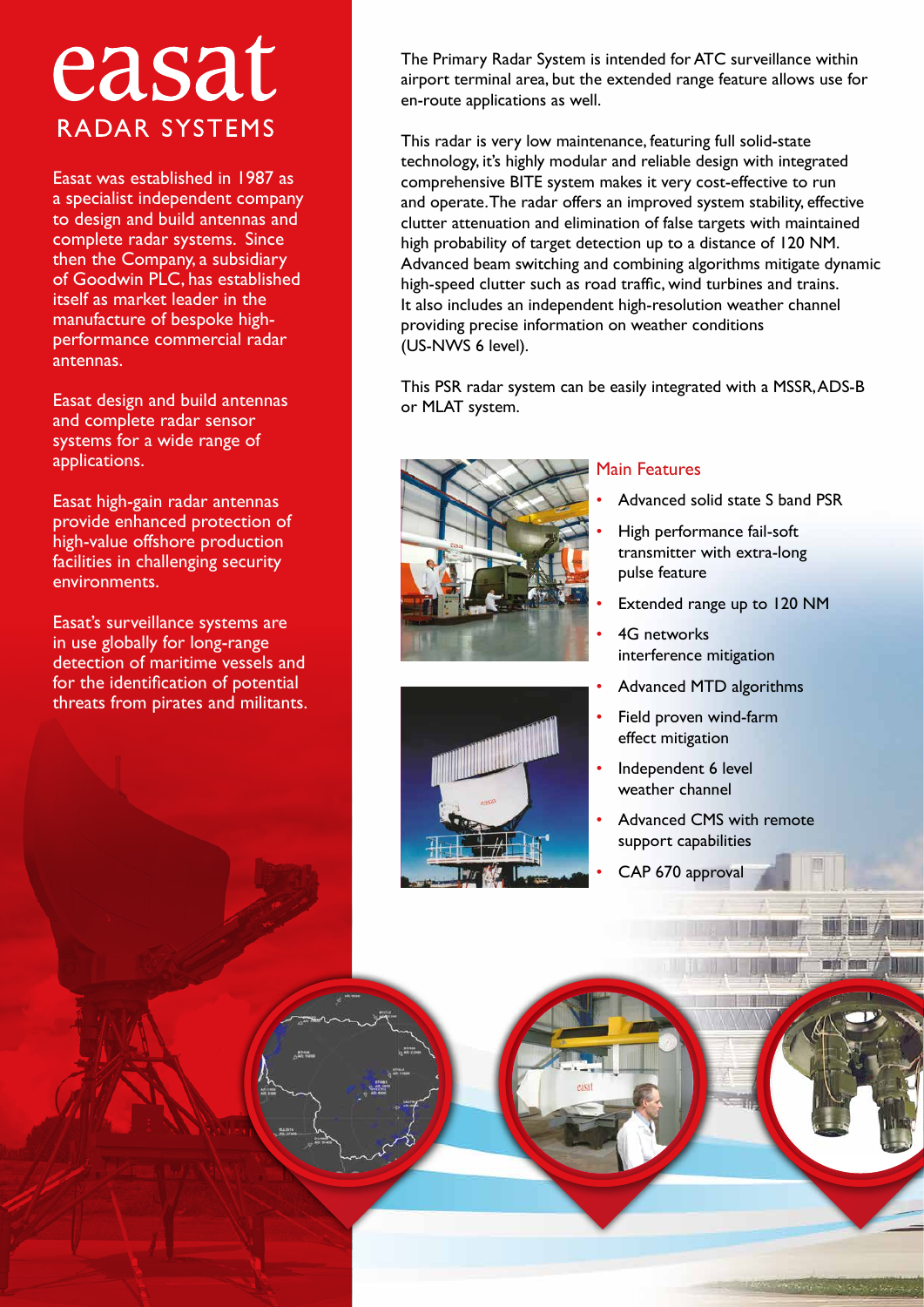#### Antenna System

- Double-curvature antenna reflector with two beams provides cosec² coverage diagram.
- Dual Polarizers with linear and circular polarization.
- EP1643 dual drive turning unit with dual azimuth encoders.
- The EP1643 has an comprehensive BITE system with numerous sensors (oil level, vibration, temperature etc.) displayed on CMS.

#### **Transmitter**

- Full solid-state, highly modular system with 12/24 amplifying units, allowing uninterrupted operation during maintenance procedures.
- Very long pulses up to 300 µs.
- Distributed BITE system with detailed diagnostics and online performance calculation.
- Fail-soft architecture with air cooling.
- Target detection characteristics guaranteed with one or two failed amplifiers.

#### Radar Data Display

- Multiple data (plots and/or tracks) input display including PSR, MSSR, ADS-B and MLAT.
- Weather maps display with up to 256 levels.
- Raw video display, geographical maps and air navigation charts.
- Surveillance data archiving and replay.

#### Signal and Data Processor

- Adaptive MTD with digital NLFM pulse compression.
- Doppler signal and CFAR adaptive filtering.
- US-NWS 6 level high-precision weather maps.
- Multiple input tracking and data combining.

#### Control and Monitoring System

- Fully redundant system.
- Any number of local and remote CMS terminals.
- Supports communication such as serial, optic, LAN, radio links etc.
- Information archiving, replay and analysis.
- Factory remote service support capability.

#### Receiver

<u>Nationalis nome muu</u>

a manar i maaamaanna

W

市南

,,,,,,

- Super-heterodyne receiver with double frequency conversion.
- IF analogue-to-digital conversion provides extended dynamic range.
- Automated digital gain control guarantees high dynamic range stability.
- Digital sensitivity time control for expanding dynamic range in high-clutter regions.
- One set of local oscillators for generating and receiving signals guarantees high phase stability.
- Receiver parameters are monitored by sophisticated BITE system.